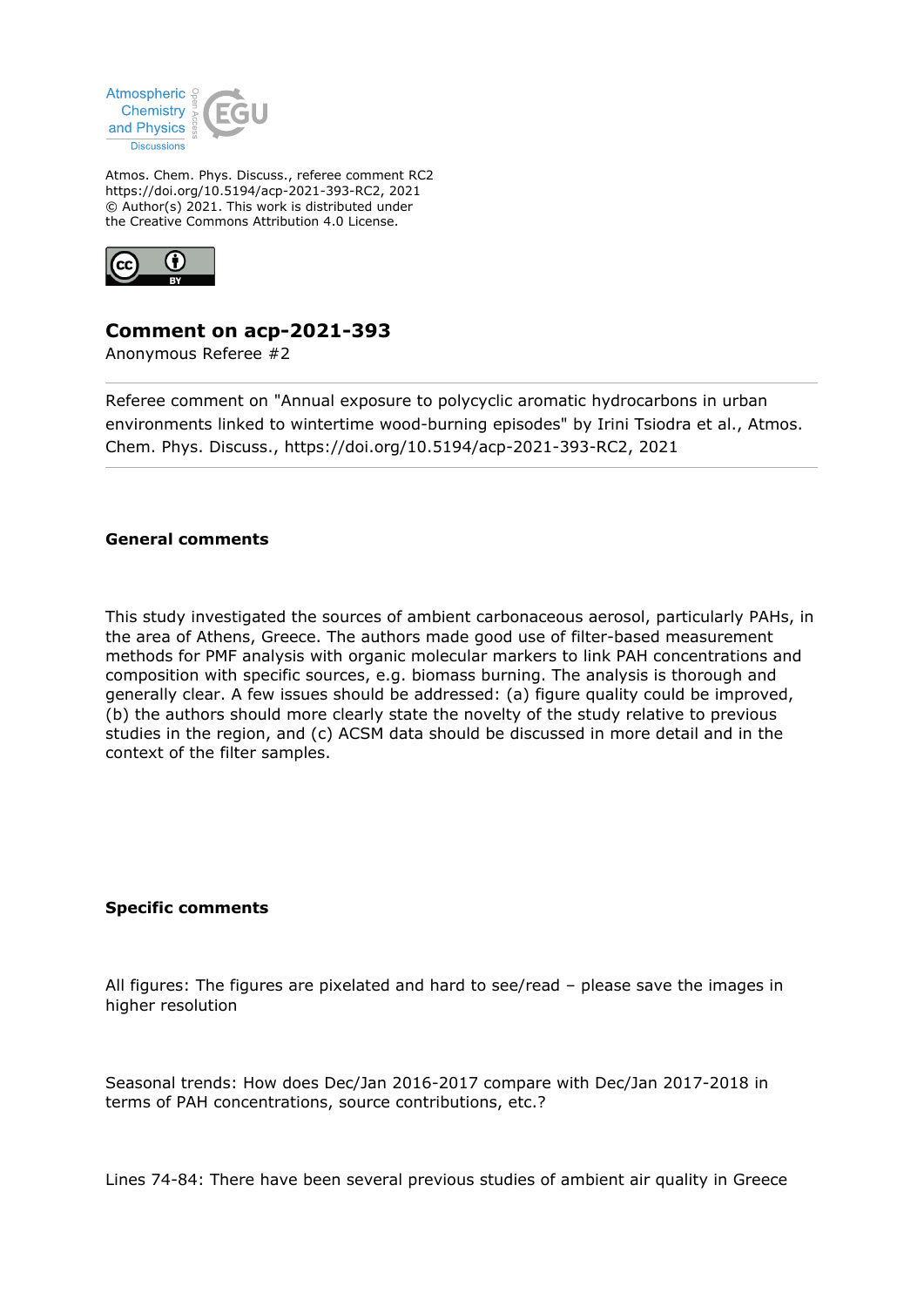and how it is impacted by domestic biomass burning in particular, as the authors reference earlier in the introduction. Please explicitly state the novelty of the present study: other than being more recent, how do the sampling techniques/locations/times and analyses employed provide new insight? This would also be a good opportunity to discuss the use of complementary filter-based and online (?) techniques and what additional insight these provide, as using both of these is a strength of the study.

Lines 128-133: Describe ACSM monitoring in more detail. Was this conducted at the same site as the filter sampling? What were the sampling dates/duration?

Lines 133-136: Describe the method used to apportion BC into fossil fuel and wood burning contributions, as this is a secondary calculation for interpretation rather than primary data from the instrument

Lines 180-183: Include numbers from this study for reference, and change "which however included 7" to "7 of which were"

Figure 1: Stacked bar plots with this many different categories/colors do not provide useful information. I recommend presenting the individual PAH concentrations in a table, which would facilitate direct comparisons with other data sets in the future. The barplot could instead show monthly averages of HMW/MMW/LMW PAHs using the same colors as in the pie charts below, which would provide the reader with an overview of both absolute and relative concentrations of general PAH categories.

Lines 234-242: Why is the ACSM data only discussed here? If it is included in the manuscript, it should be discussed further: for example, how the ACSM SoFi and filterbased PMF source apportionment compare, and the temporal trends in ACSM data. Which ACSM sources would likely include PAHs based on chemical signatures, and do these source contributions correspond to PAH concentrations? Also, clarify exactly what m/z 60 and 73 are thought to represent (for readers less familiar with AMS data). Do they correspond with filter-based levoglucosan measurements?

Lines 293-295: How was CO measured?

Figure 3: Given that the carcinogenic risk of PAHs is summarized in the analysis as BaP equivalents, what is the purpose of showing both "c" and "d" pies (carcinogenic PAHs and  $BaP_{eq}$ )? Though individual PAHs have differing degrees of toxicity, the numbers end up being very similar between c and d, so it doesn't seem necessary to present both in the main manuscript. Individual pies for OC and EC apportionment would be more interesting from a chemical perspective. It would also be helpful to label each pie with a short title, in addition to the more detailed descriptions in the figure legend.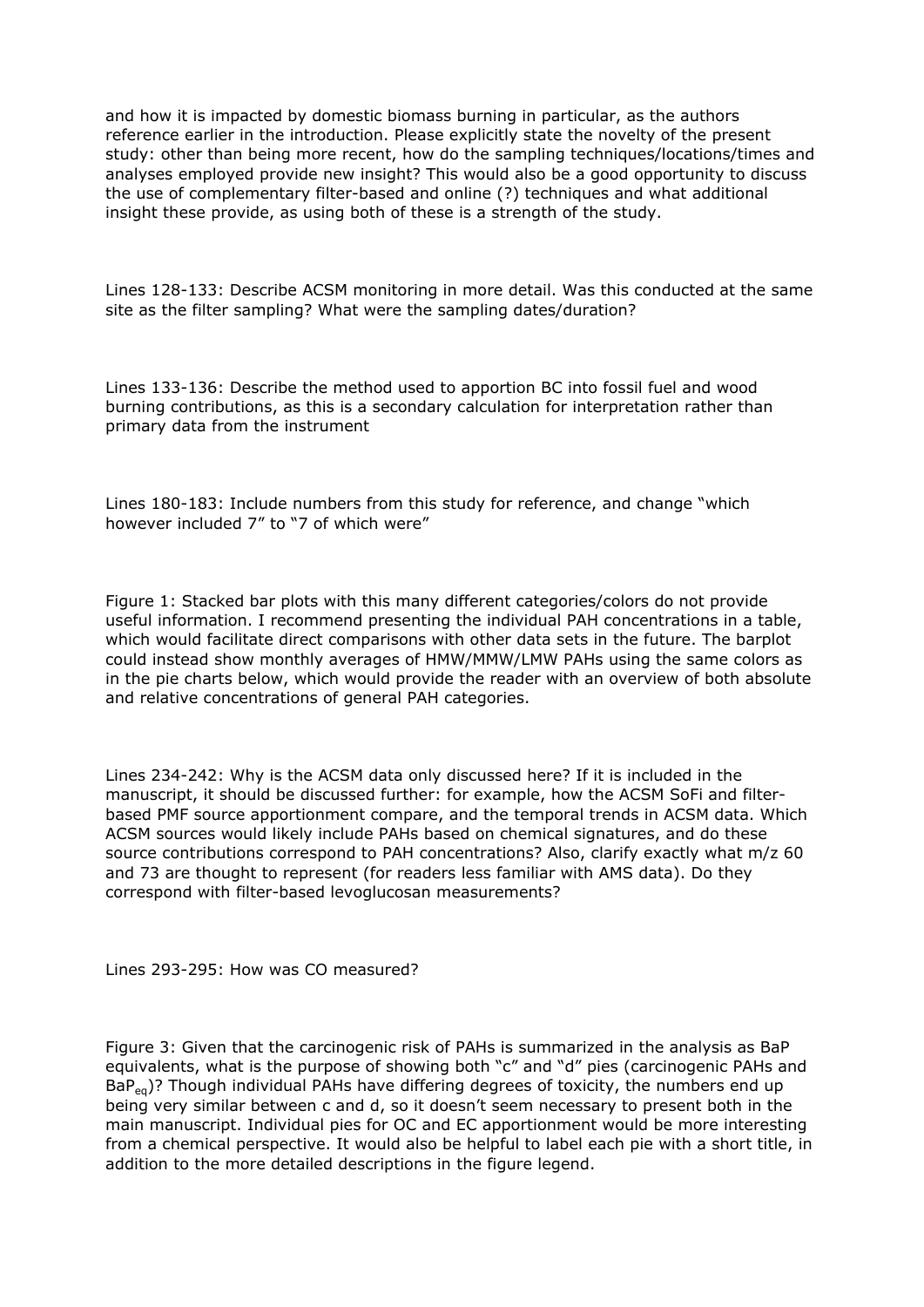## **Technical corrections**

Line 26: Change "effective" to "present"

Line 27: Change "lead" to "leads"

Line 32: This refers to total measured PAHs? Clarify

Line 41: Add "such as" before "power and industrial plants"

Line 46: Change "Particular PAH members" to "Several PAHs"

Line 49: BaP equivalents? Clarify.

Lines 54-56: Wouldn't it make sense to cite Saffari et al 2013 here, too?

Lines 178-180: Need references

Lines 329-330: Change "time-series" to "from non-local sources" (I believe that is what this is referring to, but currently it is unclear)

Line 336: change "lighter members" to "LMW PAHs"

Lines 382-383: "transport" should be followed by a semicolon (;), not a comma (,) and "its variability and origin" should be "their variability and origins"

Line 414: Shouldn't BaPeq be written with a subscript, i.e. BaP<sub>eq</sub>? (here and throughout the rest of the manuscript)